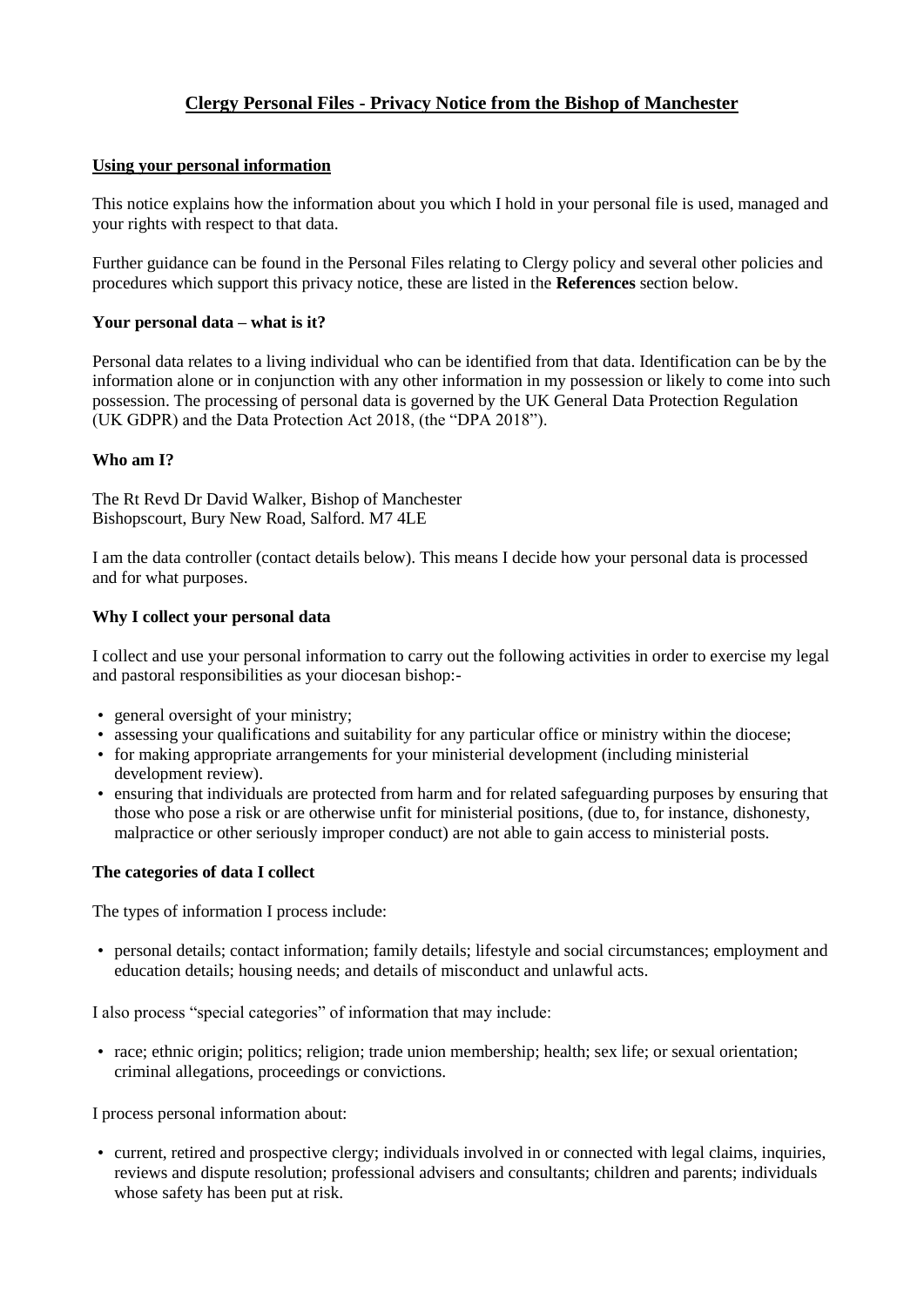# **What is the lawful basis for processing your personal data?**

I collect and use your data on the following lawful bases:-

**A task carried out in the public interest or in the exercise of official authority vested in the data controller (Art. 6(1)(e))** - Processing of the personal data in relation to clergy personal files is carried out on the basis that is necessary for a task carried out in the public interest or the exercise of official authority vested in me by the Canons of the Church of England, in particular, Canons C4 to C12 inclusive, C18 and C30. This includes my general responsibilities as chief pastor of the diocese and in order to be able to develop, support, administer, regulate and manage clergy through their ministry. This may also involve sharing your personal file with another body which is part of the institutional Church of England or Church in Wales if you move to a new role.

As part of my public interest tasks contained in the Canons, I may need to process your information in order to protect individuals from harm and to ensure that no person unfit for a ministerial role gains access to such a position. This will include sharing your personal information in an Episcopal Reference or Clergy Current Status Letter (CCSL).

**Legal obligation**  $(Art. 6(1)(c)) - I$  may need to process your information in order to comply with a legal obligation, such as under the Inquiries Act 2005 which may compel me to provide personal data for the purposes of a statutory inquiry, or a referral to the Disclosure and Barring Service under the Safeguarding Vulnerable Groups Act 2006, or an order of a court or tribunal

**Consent (Art 6(1)(a)** – I may need to share information contained in your personal file with another church body/organisation outside the Church of England or Church in Wales (other than in relation to the Episcopal Reference and CCSL), I will seek your consent first.

You have the right to withdraw your consent at any time prior to the information being shared.

### **Special categories of data and criminal conviction data**

**Legitimate activity (Art.**  $9(2)(d)$ **)** - the processing is a legitimate activity in order to manage, administer and regulate members or former members and/or those with whom I have regular contact.

**Substantial public interest**  $(Art 9(2)(g))$  **– (protecting the public against dishonesty etc.) – I may need to** process your information where necessary for the protection of individuals from harm, including dishonesty, malpractice and other seriously improper conduct or for safeguarding purposes or for the prevention or detection of an unlawful act, as established by the Promoting a Safer Church House of Bishops' Policy Statement (2017) and the Safer Recruitment: Practice Guidance (2016), (see **References**  section below). This will include sharing your personal data in an Episcopal Reference and CCSL.

**Explicit consent (Art 9(2)(a))** - I may need to share information contained in your personal file with another church body/organisation outside the Church of England or Church in Wales (other than in relation to the Episcopal Reference and CCSL), I will seek your consent first.

You have the right to withdraw your consent at any time prior to the information being shared.

**Legal claims**  $(Art 9(2)(f)) - I$  may need to process your information where there is a legal claim or in connection with a judicial process

**Archiving (Art 9(2)(j))** - I may keep your information for archiving purposes in the public interest, scientific or historical research purposes or statistical purposes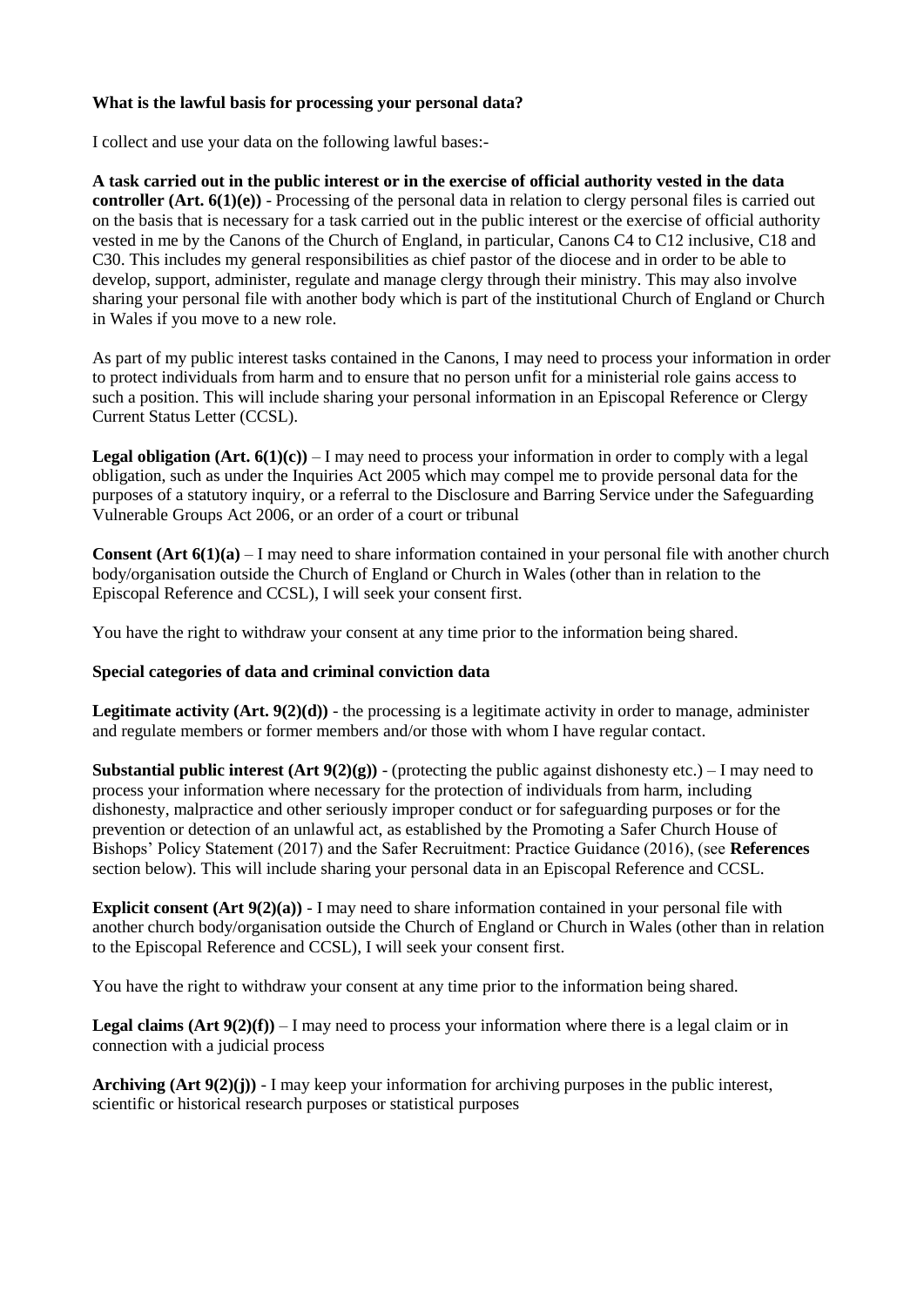# **Sharing/collecting your personal data**

Where necessary (or required), we collect from or share information with

- you;
- parishes e.g. Parochial Church Councils (PCCs) and relevant PCC members, diocesan bodies, bishops' offices and cathedrals and other bodies which form part of the institutional Church of England;
- The Church in Wales:
- other churches outside the institutional Church of England or Church in Wales;
- educational institutions;
- legal representatives;
- parties and individuals involved in or connected with legal claims, inquiries, reviews and dispute resolution (including mediation and arbitration);
- regulatory and statutory bodies;
- governance bodies and committees
- charitable, religious and voluntary organisations
- law enforcement and prosecuting authorities;
- courts and tribunals and providers of legal services;
- members of the judiciary;
- statutory, public, regulatory or other legal or independent reviews or inquiries, including any "lessons learned" reviews.

# **How long do I keep your personal data?**

I keep your personal data for no longer than reasonably necessary for the periods and purposes as set out in the attached retention table, referred to in the **References** section below.

### **What security is in place in relation to your personal data?**

I am committed to ensuring that your personal data is secure. I limit access to data on a need to know basis and test our security practices and technologies.

Employees and temporary workers are required to follow policies and procedures and complete mandatory annual training to understand data protection and information security.

If a data breach does occur, I will do everything in my power to limit the damage. In the case of a high-risk data breach, and depending on the circumstances, I will inform you about the breach and any remedial actions to prevent any further damage. I will also inform the Information Commissioner's Office of any qualifying data breaches

### **Your rights and your personal data**

Unless subject to an exemption under the UK GDPR or DPA 2018, you have the following rights with respect to your personal data: -

- The right to withdraw your consent to the sharing of information in your personal file with another church body/organisation outside the Church of England or the Church in Wales prior to that information being sent.
- The right to request a copy of your personal data which the Bishop holds about you;
- The right to request that the Bishop corrects any personal data if it is found to be inaccurate or out of date;
- The right, where there is a dispute in relation to the accuracy or processing of your personal data, to request a restriction is placed on further processing;
- The right to object to the processing of personal data, (where applicable).

You are not required to pay any charge for exercising your rights. If you make a request, I have one month to respond to you. You can exercise your rights by contacting me at the contact details below.